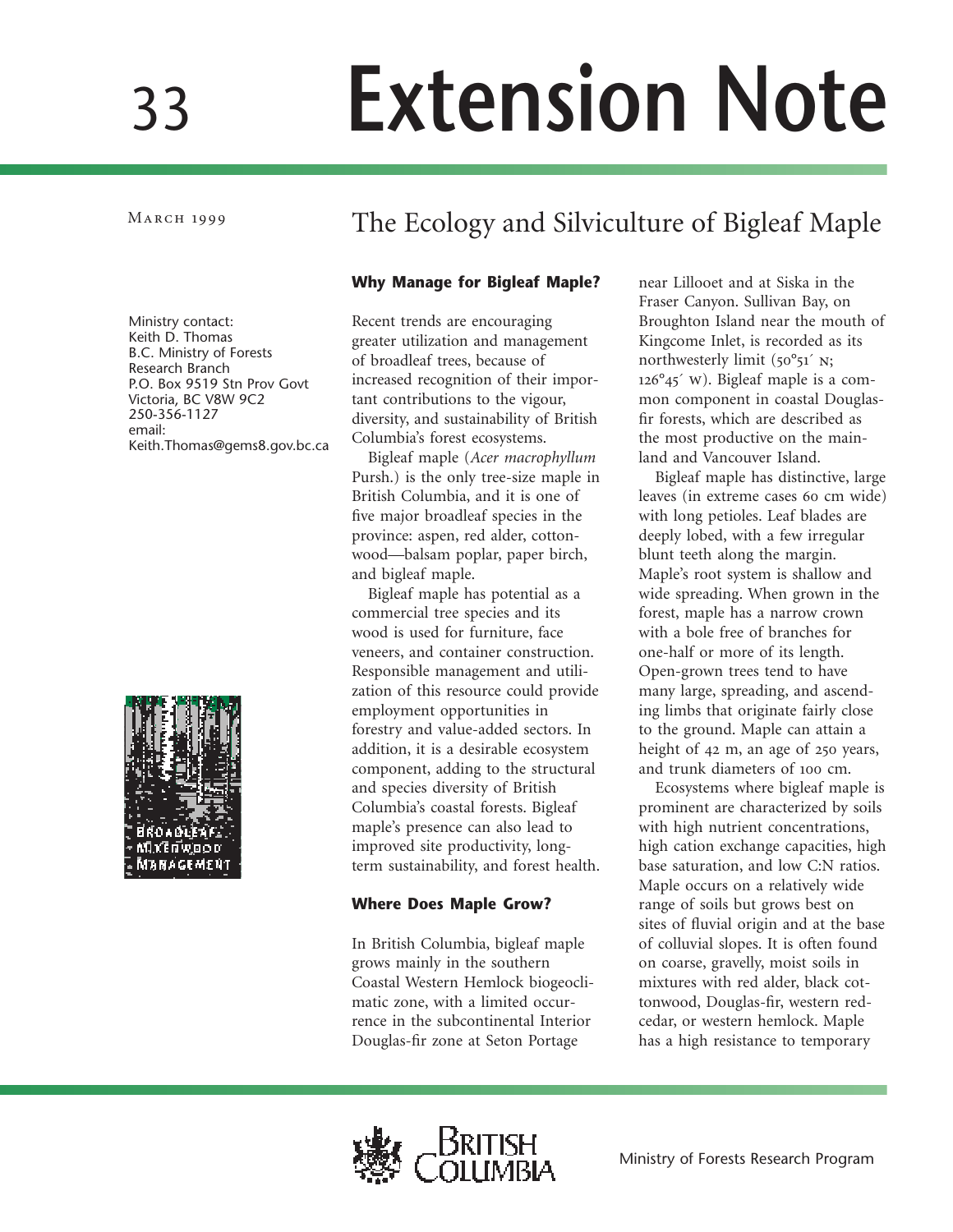flooding and can survive well on nutrient-rich floodplains.

During growth, bigleaf maple absorbs and retains large quantities of nutrients, much of which are returned to the surrounding site via its decomposing leaf litter. Maple's nutritional requirements are very high, especially for calcium, magnesium, nitrogen (mainly as nitrates), potassium, and phosphorus.

# **Managing Maple**

There is an estimated net volume of  $2$  million m<sup>3</sup> (gross volume less decay, waste, and breakage) of bigleaf maple, most of which occurs in the Fraser and Sunshine Coast Timber Supply Areas (Figure 1). The estimated potential annual harvest of bigleaf maple is 80 000  $m^3$ , compared to  $448$  ooo m<sup>3</sup> for red alder, and  $31$  000 m<sup>3</sup> for cottonwood. However, present inventory data probably underestimate bigleaf maple's prominence in coastal forests, and does not include private lands.

Bigleaf maple grows rapidly for 40-60 years. On favourable sites,

growth of juvenile maple often exceeds 1 m per year, and, between 15 and 30 years of age, maple can sustain an annual height increment of  $0.3 - 0.6$  m.

On good to medium sites, bigleaf maple is as tall as Douglas-fir  $(32 \text{ m})$ at age 50 years, and taller than red alder, Sitka spruce, western redcedar, western hemlock, and black cottonwood. In managed stands, a rotation age of 40-50 years may be realistic on good sites.

A fully stocked 42-year-old bigleaf maple stand in western Oregon had an average volume of 137 m<sup>3</sup>/ha and a gross annual increment of about 9.8 m<sup>3</sup>/ha (Niemiec et al. 1995). A -year-old stand of pure bigleaf maple in British Columbia had a reported yield of approximately m<sup>3</sup>/ha (Kerbes 1968).

Bigleaf maple has several characteristics that are of interest to the forest manager:

- plentiful seed production
- vigorous resprouting after cutting
- rapid early growth
- reasonable growth in low-light stands



 *Timber supply areas in south coastal British Columbia where bigleaf maple is found.*

- potential improvement of soil fertility
- possible alternative species on root-rot pockets
- 40- to 60-year timber rotation

#### **Regeneration from Seed**

Bigleaf maple produces flowers and seeds at about 10 years of age, and seed crops are produced almost every subsequent year. The fruit is a samara 30-40 mm long and is dispersed by wind in the autumn months, but some can remain on the trees until late winter. Provided there is adequate moisture during the growing season, seeds that are viable germinate in the first year on either mineral or organic seedbeds.

The most successful establishment of bigleaf maple seedlings is following canopy thinning and prior to herb and shrub establishment. As a result, naturally regenerated seedlings tend to be absent from clearcuts because of dense competition from herbs and shrubs, poor seed dispersal, and seed predation.

#### **Regeneration from Seedlings**

Outplanting of nursery-grown seedlings is the only reliable method for establishing maple plantations. However, some out-planted seedlings enter periods of growthcheck for reasons not yet known. This appears to occur more often on upland sites than on moist, highly productive sites. Presently, commercial supplies of maple seedlings are not consistently available, although some forest nurseries are producing supplies on a trial basis.

Seedling survival is dependent on canopy density. Results from an Oregon study found that first-year survival of seedlings was highest in clearcuts (36%), intermediate in pole-sized stands with sparse understories and canopies  $(30\%)$ , and lowest in old stands with dense understories  $(14%)$  and young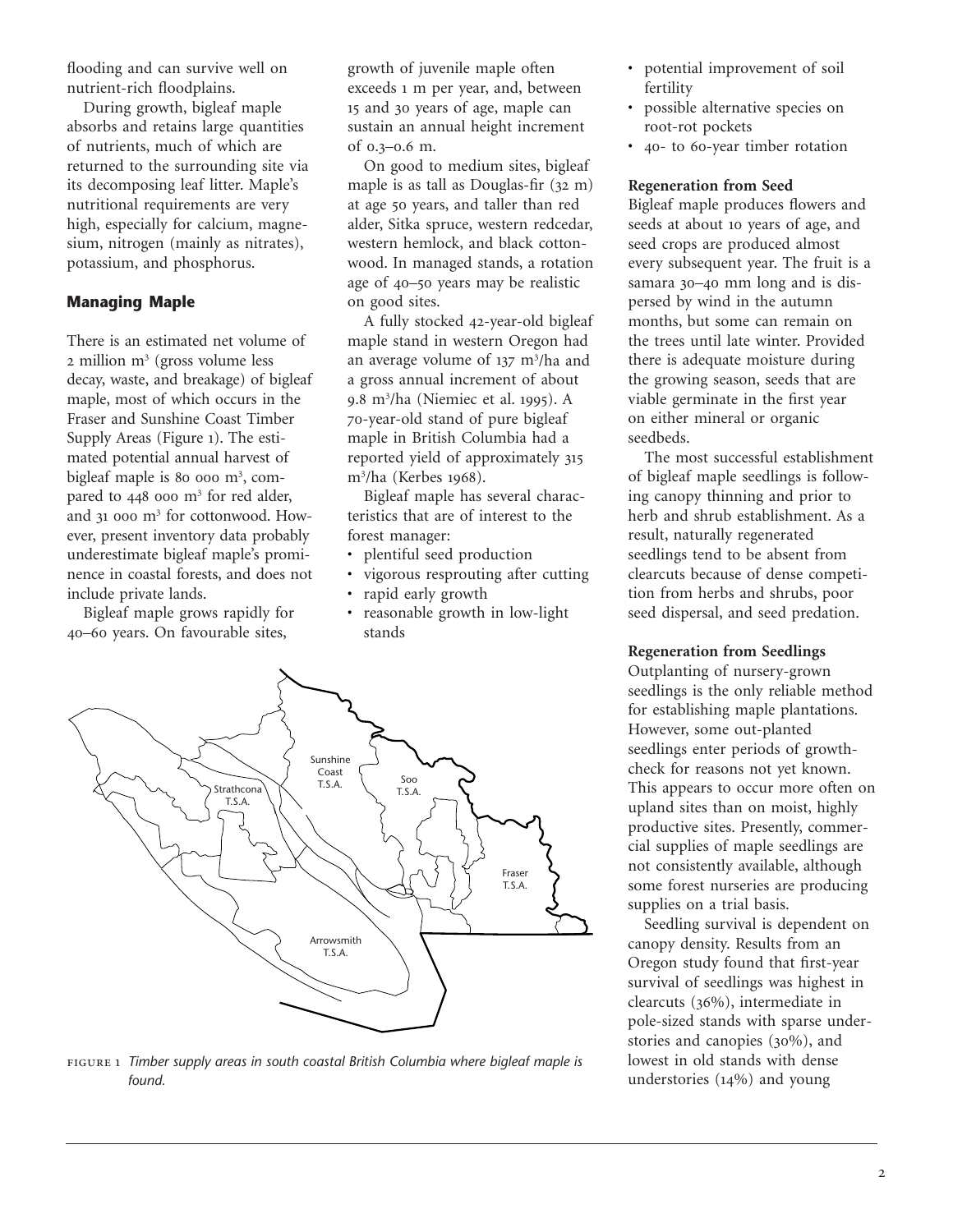stands with dense canopies  $(4\%)$ . Maple seedlings are very susceptible to browsing, and require some form of protection in areas with large populations of elk or deer. Browsing can predispose maple seedlings to weed competition problems, as well as cause poor stem form. In combination, these two factors can seriously delay maple establishment.

The morphology of bigleaf maple seedlings is strongly affected by planting density. At low densities, branches develop along the entire stem; at high densities, branch development is suppressed. Moderate crowding is therefore necessary to limit branching and forking and induce self-pruning. Initial planting densities of 1200-1600 stems/ha are more than likely adequate for good growth. Pre-commercial thinning may be desirable, between 5 and 15 years, to accelerate growth of merchantable stems. Presently, there are no stocking standards for bigleaf maple and research is needed to help define appropriate planting densities.

#### **Regeneration from Coppices**

Bigleaf maple sprouts prolifically from dormant basal buds following cutting, burning, or injury (Figure 2). There is considerable potential to manage these coppices for both fibre and timber. A further advantage to coppice management is that little or no site preparation is needed.

Large stumps tend to produce more and taller sprouts but all sizes of stumps regenerate vigorously. These sprouts can grow  $1-3$  m/yr and attain heights of 5 m and crown diameters of  $6.5$  m in as little as  $3$ years. Over time, the number of bigleaf maple stems declines due to self-thinning and breakage of lateral shoots and mature trees, of coppice origin, average about four stems per coppice. By controlling the number of sprouts, forest managers can concentrate growth and improve the form of the remaining stems. This area of maple regeneration is not well researched.

#### **Mixed-Stand Management**

Bigleaf maple rarely occurs in pure stands and is most often present singly or in small patches in mixture with other species (Figure  $_3$ ). These patches can be groups of maple coppices or clusters of seedlings in forest openings.

Bigleaf maple is relatively shade tolerant and can be grown in any crown position in mixture with conifers or in uneven-aged stands, provided there are suitable light levels. Bigleaf maple is resistant to



*Rapidly expanding maple coppice 4 years after cutting.*



 *Maple is moderately shade tolerant and is a frequent understorey species in west coast forests.*

root diseases, and is commonly found in gaps created by root disease. It should be considered as a suitable species for regenerating infected sites. Maple grows at about the same rate as red alder, and is often a component of south coastal red alder stands.

Although retaining a component of bigleaf maple is desirable and can increase availability of soil nutrients to conifers, maple can be a serious competitor with slower-growing trees such as Douglas-fir, Sitka spruce, western redcedar, western hemlock, and grand fir. Maple competes for light, its leaf litter can smother small conifers, and its stems and branches can cause physical damage to the smaller conifers. In some situations, light levels under individual coppices can be less than 1% of full sunlight. In the absence of any management, 200 well-distributed maple coppices per hectare can completely dominate a site within 10 years following harvest.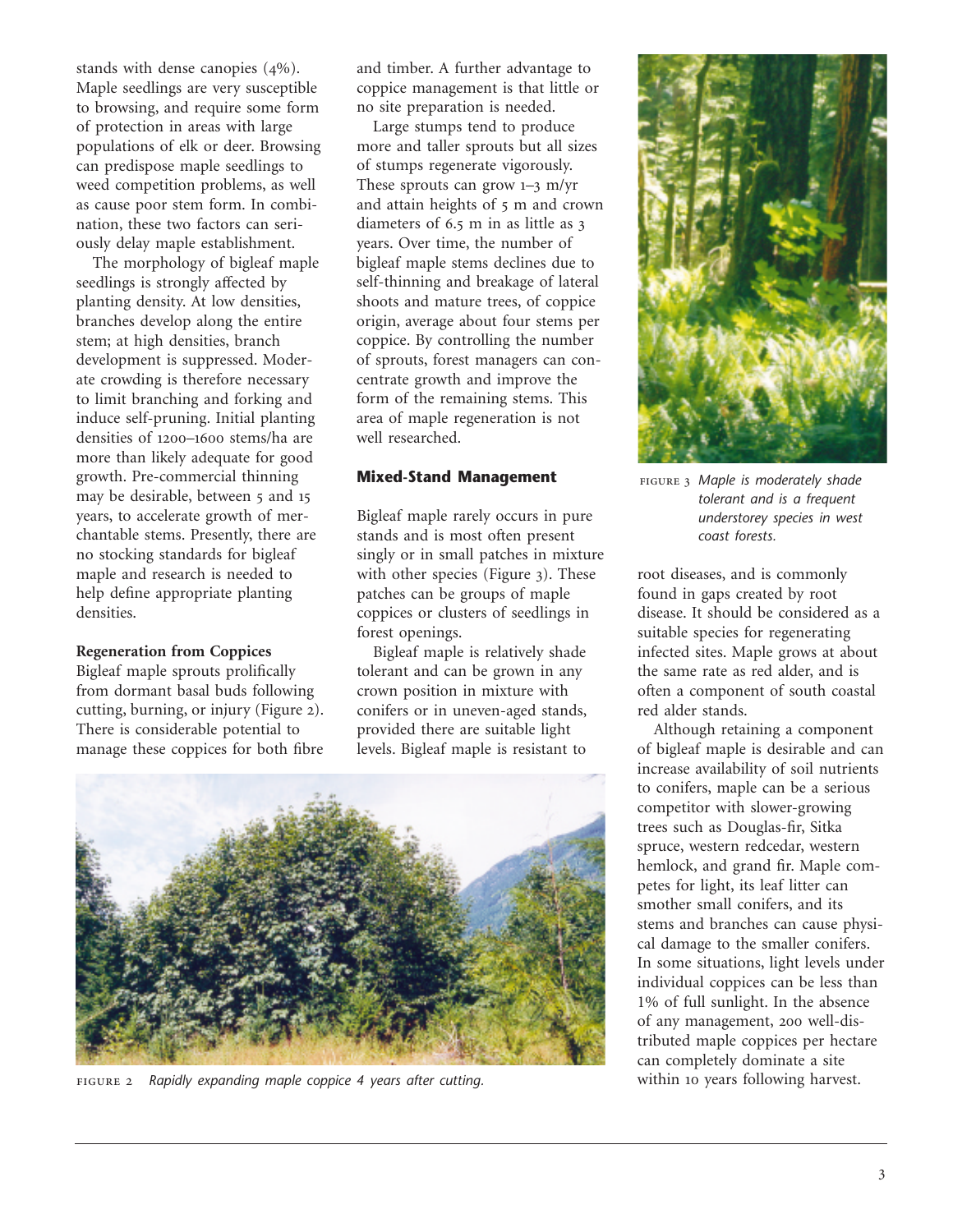On sites where control of bigleaf maple is desired, a variety of methods, including manual cutting and herbicide treatments, can be effective. However, due to vigorous



 *Rocking chair (an example of a value-added specialty product made from bigleaf maple (made by R. David, Sidney, B.C.).*



 *High-value bowl turned from bigleaf maple burl (an example of a value-added specialty product made from bigleaf maple (made by R. David, Sidney, B.C.).*

resprouting following manual cutting, re-treatment is usually necessary within 2 to 3 years. A promising option for decreasing both resprouting vigour and competition for light is to reduce the number of shoots within a coppice by thinning them to one shoot per 25 cm of stump circumference. Herbicides can also be used to control resprouting maple. Effective treatments include: cut stump applications of triclopyr ester, 2,4-D, or glyphosate; basal bark applications of triclopyr ester; and foliar applications of glyphosate.

# **Maple Products**

Bigleaf maple has fine-grained wood of moderate weight and hardness with good strength and turning properties. Maple wood is used for furniture, veneer, pallets, and specialty products. There are growing markets for veneer and figured wood (wavy, quilted, or fiddle-back patterns) from which craftsmen and artists make specialty, value-added products (Figures 4a and 4b). Other possible end uses could be fibre or flakeboard produced from rapidly growing plantations of maple. Figured wood and clear lumber obtain the best prices, therefore maple should be managed in moderately dense stands or in the understorey to promote growth of a single stem with few branches.

# **Biodiversity**

Bigleaf maple, along with other broadleaf species in British Columbia, is receiving greater consideration for its contribution to maintaining diverse, productive, and resilient ecosystems. Bigleaf maple is recognized for its contribution to food, cover, and nesting sites for insects and other animals, for enhancing visual resources, and for broadening the diversity of species

and structure in forests (Figure 5). Management of forest sites to meet biodiversity and riparian zone guidelines under the Forest Practices Code in south coastal British Columbia involves bigleaf maple as well as red alder and black cottonwood.

Bigleaf maple frequently has cavities in live trees and snags that provide good nesting sites for woodpeckers. Other bird species subsequently use these cavities as secondary nesting sites. Maple branches are also favorite daytime perching sites for bald eagles.

The moss and lichen communities that develop on stems and branches of bigleaf maple have been emphasized by many researchers as a remarkable feature in coastal mixedspecies forests. These epiphytic communities are a rooting medium for other plants, and a food source for arthropod communities. Epiphytic mosses growing in maple-dominated ecosystems are sometimes harvested for marketable botanical products.



 *Maple provides important biodiversity values during its late successional place in coastal ecosystems.*